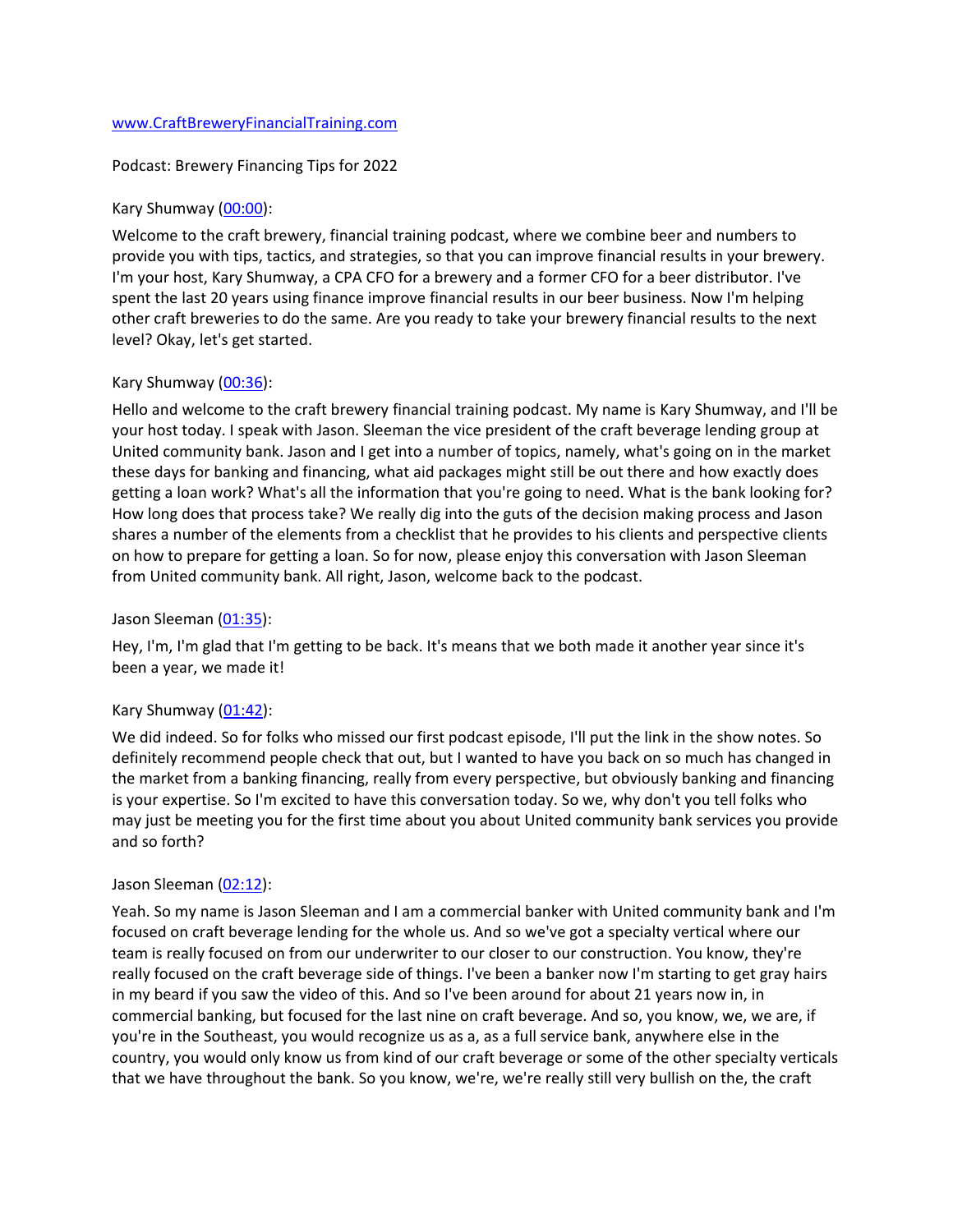beverage industry and think that there's a lot of great opportunities out there and you know, continue to see growth in the industry. You know, as we continue to go forward.

## Kary Shumway [\(03:11\)](https://www.temi.com/editor/t/spy4fWdecnQBK6wZ0in3eyE89vQhb_onzbwhGHzKolczY5DwXBC7gtC7xjBFSeWkPNip7c9idcwBRyMBERQAbb1Qw5Y?loadFrom=DocumentDeeplink&ts=191.03):

So we talked, you and I about a year ago, our first podcast, it's kind of amazing. It's been a year already, but G 2021, it's not January 20, 22. Back then we were talking about PPP one and PPP two relief packages, et cetera. What are you seeing these days? What, what are the top banking issues what's going on in the market out there?

# Jason Sleeman [\(03:34\)](https://www.temi.com/editor/t/spy4fWdecnQBK6wZ0in3eyE89vQhb_onzbwhGHzKolczY5DwXBC7gtC7xjBFSeWkPNip7c9idcwBRyMBERQAbb1Qw5Y?loadFrom=DocumentDeeplink&ts=214.53):

Yeah. So just overall from the market, I think you're seeing, and I, I think there's a desire still for some of that relief. There's, there's not a lot of that out there at this stage. But you're also seeing the pandemic had shifted a lot of brewery. So, you know, it, prior to 2020 some said, well, we're not going to do any package. And now you're sitting here in the beginning of 2022, and they've got packages on the, they've got package on the shelf, right. They've got a couple different lines. They've, they've added equipment, they've done things like that. You're, you're still seeing you're starting to see some continued mergers you know, some, some are small and some are big, right? We just talked about the monster key anarchy you know, acquisition, you're seeing that some on a smaller scale.

## Jason Sleeman [\(04:24\)](https://www.temi.com/editor/t/spy4fWdecnQBK6wZ0in3eyE89vQhb_onzbwhGHzKolczY5DwXBC7gtC7xjBFSeWkPNip7c9idcwBRyMBERQAbb1Qw5Y?loadFrom=DocumentDeeplink&ts=264.68):

So you are seeing some small breweries who have said, Hey, look, I I've fought the good fight and I'm going to sell out to someone else. Or you're seeing someone and saying, Hey, I, I really kind of like that brand. And I, I want to buy that. So you're seeing kind of some, some natural M and a structure you hadn't seen recently. And then you are seeing still a lot of startups, and there's still a lot of people out there trying to start up and you're seeing expansion. So there is you know, people who've come out of COVID that change their model, or have really endeared themselves to the local community. And they're looking to expand their either of brewer in their existing location or expand out and look for additional places within their region to offer tap models.

## Kary Shumway [\(05:11\)](https://www.temi.com/editor/t/spy4fWdecnQBK6wZ0in3eyE89vQhb_onzbwhGHzKolczY5DwXBC7gtC7xjBFSeWkPNip7c9idcwBRyMBERQAbb1Qw5Y?loadFrom=DocumentDeeplink&ts=311.46):

And you work with primarily, you know, businesses breweries that have been up and running for a period of time in writing business on expansion and so forth. So you, as you mentioned, you know, during the beginning stages of the pandemic folks were expanding into packaging equipment so that they could, you know, really leverage up the off premise, are you still seeing that, are people still expanding in that regard buying equipment? Or what, what are folks asking for money for these days? What's the, what's the general package.

## Jason Sleeman [\(05:44\)](https://www.temi.com/editor/t/spy4fWdecnQBK6wZ0in3eyE89vQhb_onzbwhGHzKolczY5DwXBC7gtC7xjBFSeWkPNip7c9idcwBRyMBERQAbb1Qw5Y?loadFrom=DocumentDeeplink&ts=344.61):

Yeah, so I, I think we're seeing a, a couple of different requests and one of those is equipment only, right? So someone says we actually had a really big warehouse space, or we had more space than we really needed. And so we've been on you know, a three barrel. And so that three barrel was really just kind of supposed to focus on our top room, but now we have cans and we can't actually even keep up with the can requests. And so now we have taps that are out, we have things like that. And so you you'll see people in there buying a 10 year old brew house, and that same package are going out and buying new tanks and a canning line and doing, doing kind of these things. So you you'll see that as the one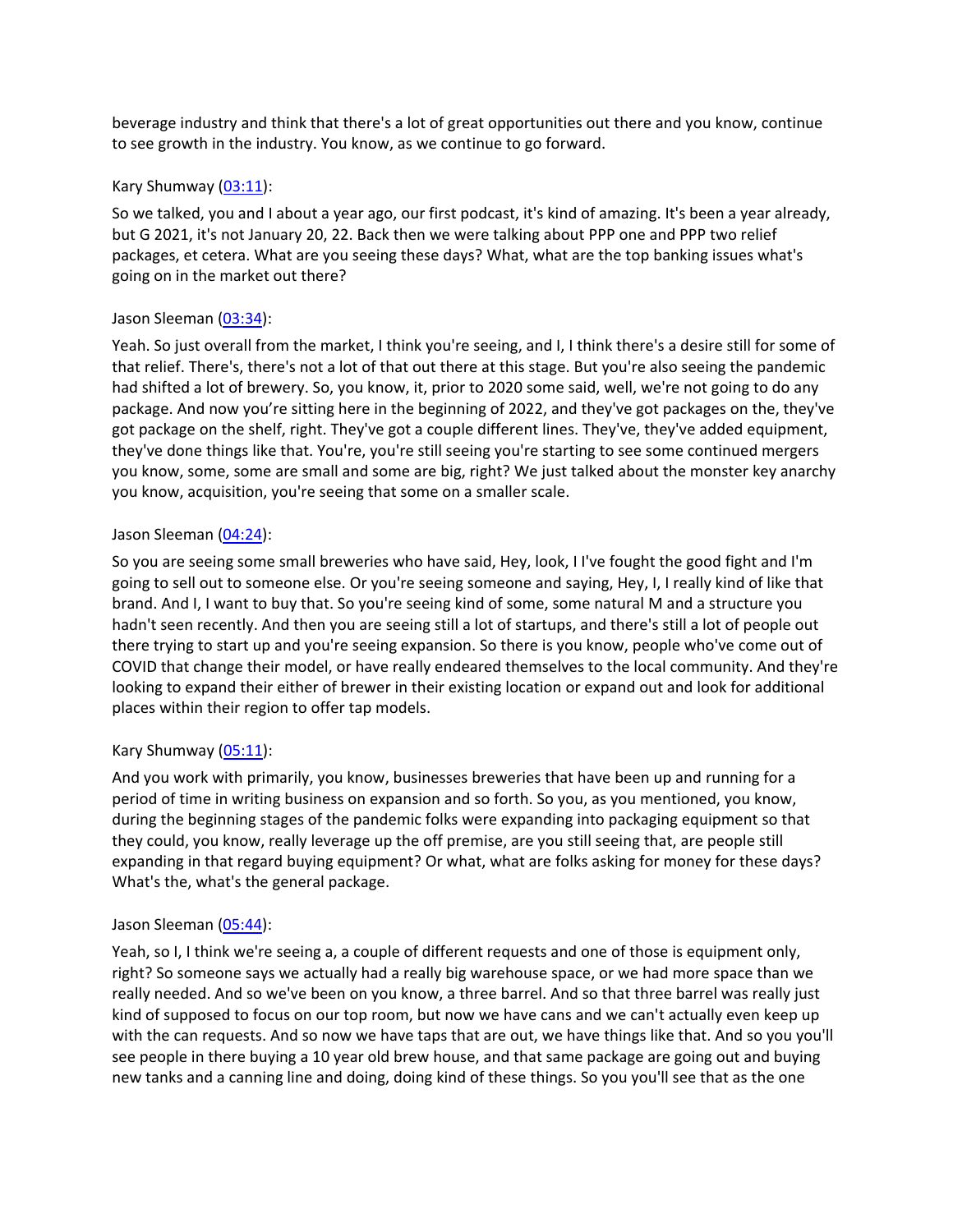place where you you've seen someone who thought they were going to organically grow and COVID kind of sent them into hyper drive.

### Jason Sleeman [\(06:35\)](https://www.temi.com/editor/t/spy4fWdecnQBK6wZ0in3eyE89vQhb_onzbwhGHzKolczY5DwXBC7gtC7xjBFSeWkPNip7c9idcwBRyMBERQAbb1Qw5Y?loadFrom=DocumentDeeplink&ts=395.65):

And you've seen the, the other type of requests on the expansion side that I think we're seeing is someone who says, look, we, we were built for scale to start with. So we, we had a 15 barrel or a 30 barrel brew house. And, you know, it's amazing to think something that probably you and I didn't think about is a lot of the states updated their laws or changed their laws over the last two years to try and help support these craft beverage companies. And so you're, you're seeing a lot of others go in and say, we we're going to add spirits as a line to what we're going to do. We, we are going to go out and get our far farm winery license, and we're going to add CIS or, you know, the, the advent of the seltzer. And so what you're seeing then is you're seeing these breweries that have, you know, four or five product lines, they're almost kind of like their own little bar.

## Jason Sleeman [\(07:24\)](https://www.temi.com/editor/t/spy4fWdecnQBK6wZ0in3eyE89vQhb_onzbwhGHzKolczY5DwXBC7gtC7xjBFSeWkPNip7c9idcwBRyMBERQAbb1Qw5Y?loadFrom=DocumentDeeplink&ts=444.521):

And so they're going out and building these small tap rooms around where they're putting smaller systems in. But they're kind of doing a hub and spoke model where they've got the big large facility that's still handling their package. And then they're going out and finding these little small place, says it being in neighborhood market. And, you know, when you do those requests, they don't need the big, they don't need to be in the industrial warehouse. They can be on main street USA. And so they, they really have great margins. And so, you know, there's a lot of breweries that are trying to take advantage of that right now as, as kind of the recovery of people going out and, and trying to be part of that, to, to find that higher margin profitable beer on main street.

## Kary Shumway [\(08:04\)](https://www.temi.com/editor/t/spy4fWdecnQBK6wZ0in3eyE89vQhb_onzbwhGHzKolczY5DwXBC7gtC7xjBFSeWkPNip7c9idcwBRyMBERQAbb1Qw5Y?loadFrom=DocumentDeeplink&ts=484.16):

So when people come to you with a request for a loan, what type of information are you looking for? Like, what are the, maybe the starting points? Like what's the bare minimum, like when they come in, how do you, how do you kind of tee that up with them?

## Jason Sleeman [\(08:17\)](https://www.temi.com/editor/t/spy4fWdecnQBK6wZ0in3eyE89vQhb_onzbwhGHzKolczY5DwXBC7gtC7xjBFSeWkPNip7c9idcwBRyMBERQAbb1Qw5Y?loadFrom=DocumentDeeplink&ts=497.6):

So one of the first questions I ask if they're in expansion, right? So we'll, I think we'll talk about startups maybe a little bit later, but if someone's coming to an expansion, you know, I I'm, I am trying to make sure that their financials have done at least a V. And the V that I'm hoping for, and not that it's still a downward slide is that if I go back and ask you, are your 20, 20 ones better or equal to your 20 nineteens, or are you, did you go 2019, went down to 2020 and still down to 2021. Right. So it doesn't have to be a complete V you know, maybe it's a check mark where it's, it's come back. But what, one of the first things we want to do is we want to see that you started to recover from the pandemic and that you haven't really started.

## Jason Sleeman [\(09:03\)](https://www.temi.com/editor/t/spy4fWdecnQBK6wZ0in3eyE89vQhb_onzbwhGHzKolczY5DwXBC7gtC7xjBFSeWkPNip7c9idcwBRyMBERQAbb1Qw5Y?loadFrom=DocumentDeeplink&ts=543.02):

You're not continuing to hemorrhage the money. You know, it's kind of one of the first places. Then, then the second thing that I wanna make sure of is that we've got a strong understanding of how your funds are going to prepare, propel you into the future, right? So we wanna make sure that what you're not doing is trying to borrow money just to kind of bandaid and, and patchwork things together that this is going to be something that will continue to push you forward. And so, you know, we, we're looking at that and making sure that, you know, we're not getting breweries over leverage. I think, you know,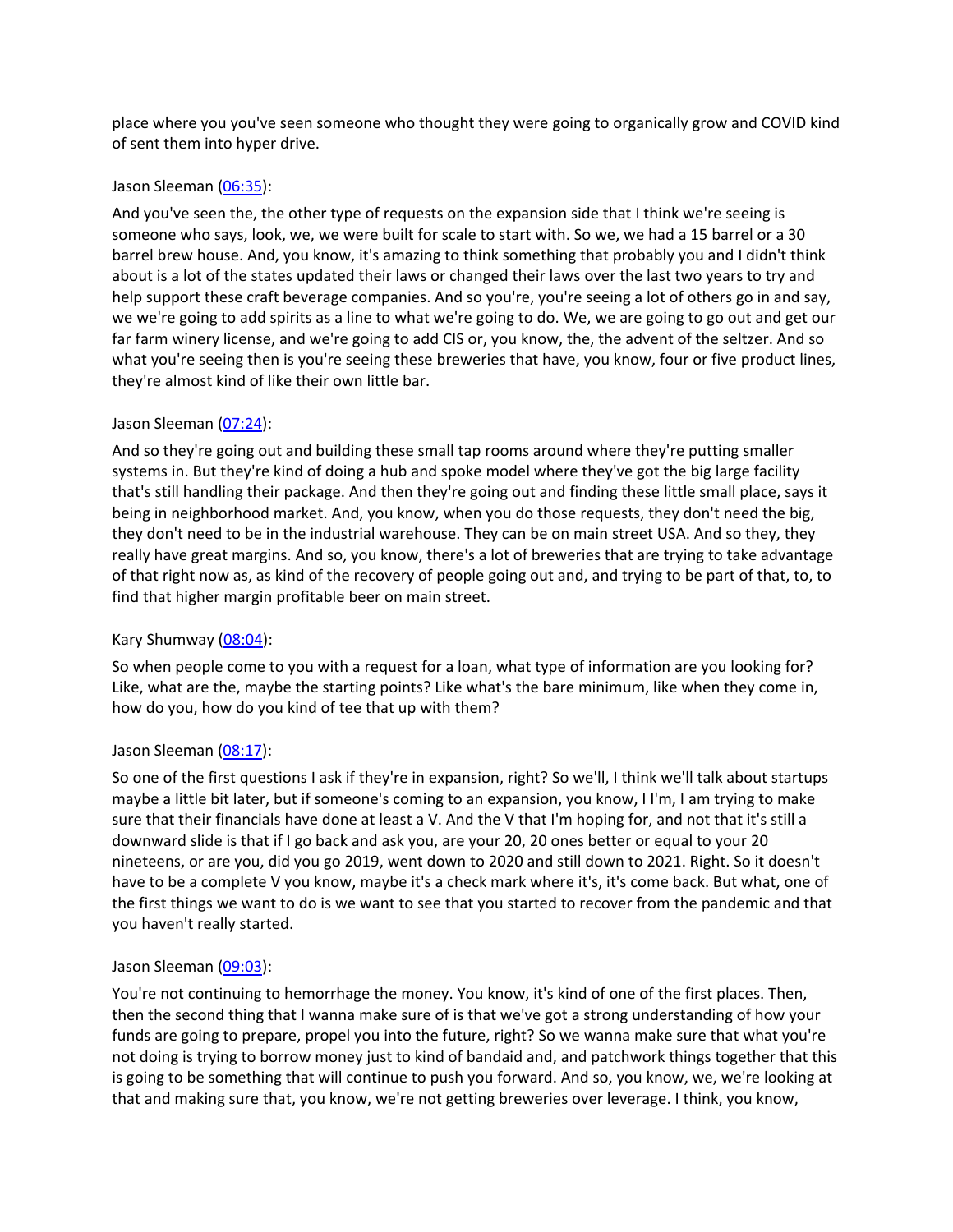there's a lot of is out there that wish they had less debt on their balance sheet as March of 2020 came around, cuz it would've made 'em a lot more nimble. And so I was talking to a brewery owner today who said, I thought we would be outta the pandemic by now, but hopefully later on this year, maybe that'll be the case.

## Jason Sleeman [\(09:50\)](https://www.temi.com/editor/t/spy4fWdecnQBK6wZ0in3eyE89vQhb_onzbwhGHzKolczY5DwXBC7gtC7xjBFSeWkPNip7c9idcwBRyMBERQAbb1Qw5Y?loadFrom=DocumentDeeplink&ts=590.49):

And so I think brewery owners are thinking a lot more efficiently and how do they be nimble? So we we're talking about that, but, but also making sure that, you know, everyone is, you know, still on board. So, you know, we we're checking the cat table cuz a lot of, a lot of breweries did dilute there ownership table over the year, they may have gone out and done some crowd funding. They may have gone out and sold shares. They may have done something like that. So making sure that that all aligns, you know, making sure that there's still quality financials that you know, they didn't skimp on their CPA or someone like that. And all of a sudden their balance sheet doesn't balance or their income, statement's all, you know, messed up. So being able to have you know, that quality reporting because you know, in, in tough times in great times, the, you want quality reporting, but you can get away with that in, in bad times, if you don't have quality reporting, you think you're making money and you're really losing money that that's a bad sign. So, you know, it really is just making sure that everyone has come back from, you know, kind of their, they're not still sliding and that they know how they're going to spend their money going forward.

# Kary Shumway [\(10:52\)](https://www.temi.com/editor/t/spy4fWdecnQBK6wZ0in3eyE89vQhb_onzbwhGHzKolczY5DwXBC7gtC7xjBFSeWkPNip7c9idcwBRyMBERQAbb1Qw5Y?loadFrom=DocumentDeeplink&ts=652.36):

Mm interesting. And so you mentioned the dilution is that, that is something you've seen of fair amount. Is, is that, is that a cash flow issue? Like, oh man, we're outta cash. We need to go, you know, raise outside money and dilute our shares as a result.

## Jason Sleeman [\(11:05\)](https://www.temi.com/editor/t/spy4fWdecnQBK6wZ0in3eyE89vQhb_onzbwhGHzKolczY5DwXBC7gtC7xjBFSeWkPNip7c9idcwBRyMBERQAbb1Qw5Y?loadFrom=DocumentDeeplink&ts=665.94):

So I think it would, it happened two different ways is one people expanded in the pandemic and either they were very young. So you opened in 2019 and you had no revenue. And so you, you went and said, how do I do this? And so the only way to do it was to go to your, a lot of people sold to their customers, right? Hey, we're going to sell 10% of our company to our customers. And you know, the, the people who had supported it through the pandemic were now owners. And so they, they did it to expand and buy that equipment that they knew needed to keep the doors open. The other was, oh man, we're, we're running outta money. We're, we're actually okay from an equipment standpoint. But if we keep on this path, we're going to have to close our doors.

## Jason Sleeman [\(11:48\)](https://www.temi.com/editor/t/spy4fWdecnQBK6wZ0in3eyE89vQhb_onzbwhGHzKolczY5DwXBC7gtC7xjBFSeWkPNip7c9idcwBRyMBERQAbb1Qw5Y?loadFrom=DocumentDeeplink&ts=708.661):

And so they diluted it to make sure that they had appropriate working capital. And so that, that was, that was part of it. And, and then others, I think it was just kind of coincidental timing where they went out and they were raising capital and, and trying to do something. And the pandemic came and it hurt their valuation. And so they had to give up, they, they, they thought they were going to, you know, sell 10% of their company for 5,000. All of a sudden they had to sell 20% of their company for 5,000 because the, the numbers didn't go the way they wanted.

## Kary Shumway  $(12:18)$ :

Interesting. So from a, from a banking perspective, an underwriting perspective, any red flags there for you, like what do you, how do you take that into an account when you're assessing their financials?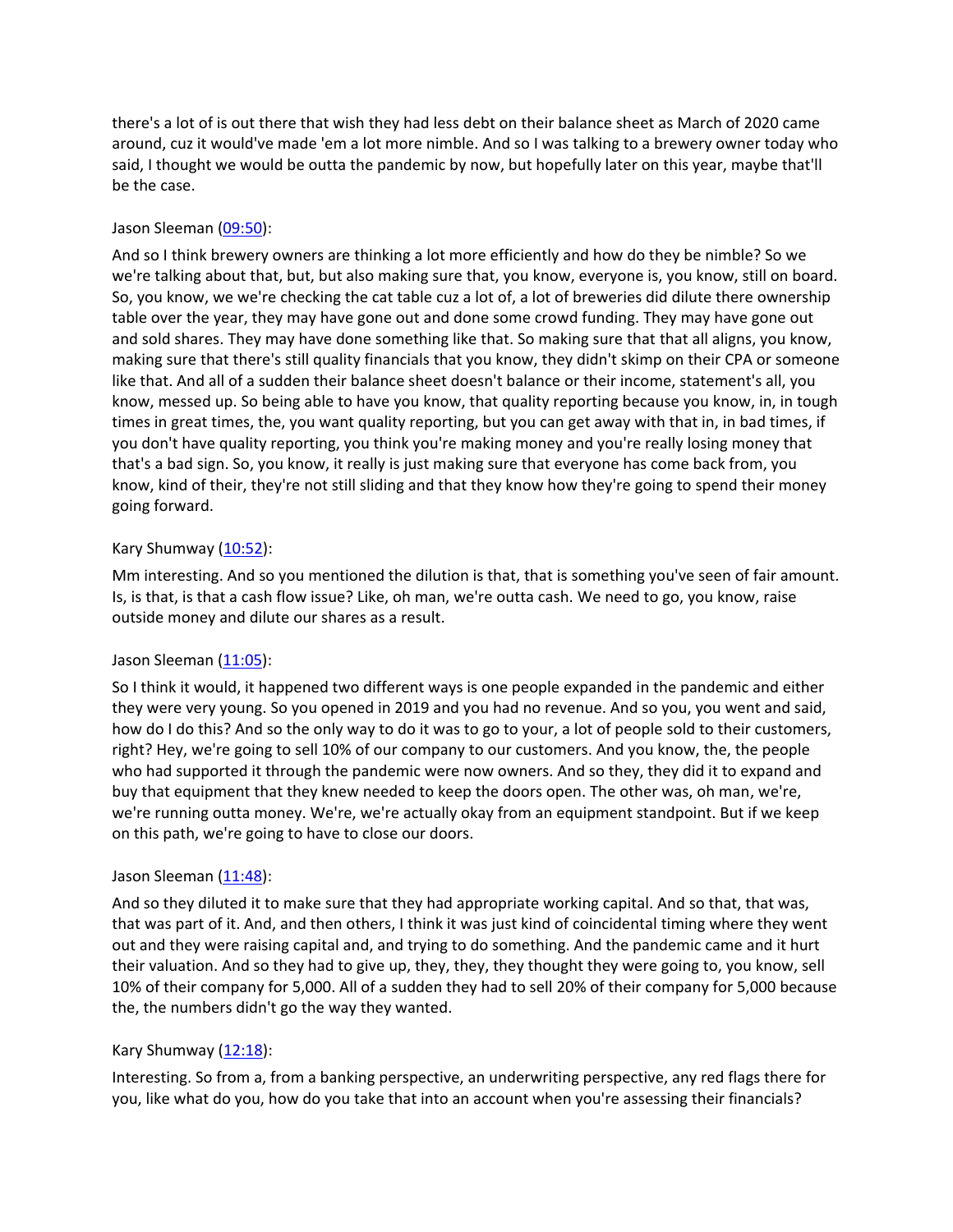### Jason Sleeman [\(12:33\)](https://www.temi.com/editor/t/spy4fWdecnQBK6wZ0in3eyE89vQhb_onzbwhGHzKolczY5DwXBC7gtC7xjBFSeWkPNip7c9idcwBRyMBERQAbb1Qw5Y?loadFrom=DocumentDeeplink&ts=753.17):

So the biggest thing I always tell everybody when they come to borrow is you need to be able to have the story that goes along with the, the numbers, right? So you can hand me a set of, of paper and I can make my own assumptions. Most of the time they're wrong when I make my assumptions. So I love when, you know, I always tell, you know, some when I'm like, all right, send me send me this. But some of the most important things that you're going to send me are going to be the assumptions on how things go, right? So this went, this didn't go the way it was supposed to go, how come this, this was higher, this was lower. And being able to understand that. And so being able to understand the story that goes along with the number, especially coming out of a pandemic is, is huge because you know, again, prior to 2019, it underwriting was a lot more number driven.

# Jason Sleeman [\(13:22\)](https://www.temi.com/editor/t/spy4fWdecnQBK6wZ0in3eyE89vQhb_onzbwhGHzKolczY5DwXBC7gtC7xjBFSeWkPNip7c9idcwBRyMBERQAbb1Qw5Y?loadFrom=DocumentDeeplink&ts=802.23):

And, and I'm not saying that it's not very number driven now but being able to under understand and explain a one time blip there's a lot more forgiveness in, in this time now as we're recovering from that, then there would've been, you know, prior, prior to a pandemic happening, you know, bad management is hard to explain, but under being able to explain through a pandemic is a lot easier and, and people a lot more, especially if you've, you know, had the recovery, right, you were able to operate through it. And now you're seeing that upward track.

## Kary Shumway [\(13:52\)](https://www.temi.com/editor/t/spy4fWdecnQBK6wZ0in3eyE89vQhb_onzbwhGHzKolczY5DwXBC7gtC7xjBFSeWkPNip7c9idcwBRyMBERQAbb1Qw5Y?loadFrom=DocumentDeeplink&ts=832.96):

Gotcha. So just to underscore a few things for folks, fundamentals, things to think about as you're approaching your bank for a loan, you had mentioned you know, the quality reporting, always key, you know, C if it's an outside CPA or an internal, gotta have the good numbers the V shape. That's interesting. I hadn't heard that. Cause it sort of basically says, look, 2019, we know it went down in 2020. We don't need to talk about, we do need to see 21 rebound. So that's sort of a understood kind of baked in there. I think that's, that's helpful. And then the story behind the numbers, and it's interesting, you say that too, cuz there may be a perception that, well, your banker really only cares about the numbers. You know, they're not going to, but you're saying that's not quite the case. You need, you need to have the story behind it too.

## Jason Sleeman [\(14:37\)](https://www.temi.com/editor/t/spy4fWdecnQBK6wZ0in3eyE89vQhb_onzbwhGHzKolczY5DwXBC7gtC7xjBFSeWkPNip7c9idcwBRyMBERQAbb1Qw5Y?loadFrom=DocumentDeeplink&ts=877.39):

For me, I, I look at it like I'm an advocate for the brewery, right? So clearly the bank's not going to do anything crazy. They're not going to you're hemorrhaging money and the bank's not going to throw more money at it. But if you can explain it and, and you have, you know, a story that goes along with it and you can say, here's, here's how we now adjust that and it's not going to happen again. You know, that that's really important that that's clearly one of the things that breweries that have a longer track record have I guess a, a little bit of an edge on someone else. If you've own only operated in a pandemic then that's all, you know, and that's all that your financials will show. But if you have been pre pandemic and you had pandemic and you've started to recover, you can say, okay, well look before the pandemic, we were in this really good shape and this is just a one time blip and now we're back on. But it's, you know, it's still fundamental lending underwriting, right? So I mean, you know, you, you still have to bring equity to the table. You still have to have good credit. You still have to have, you know, kind of the same, the basics, but if it's a, if it's a borderline deal, the story can change a no from a yes,

Kary Shumway [\(15:46\)](https://www.temi.com/editor/t/spy4fWdecnQBK6wZ0in3eyE89vQhb_onzbwhGHzKolczY5DwXBC7gtC7xjBFSeWkPNip7c9idcwBRyMBERQAbb1Qw5Y?loadFrom=DocumentDeeplink&ts=946.63):

The X factor.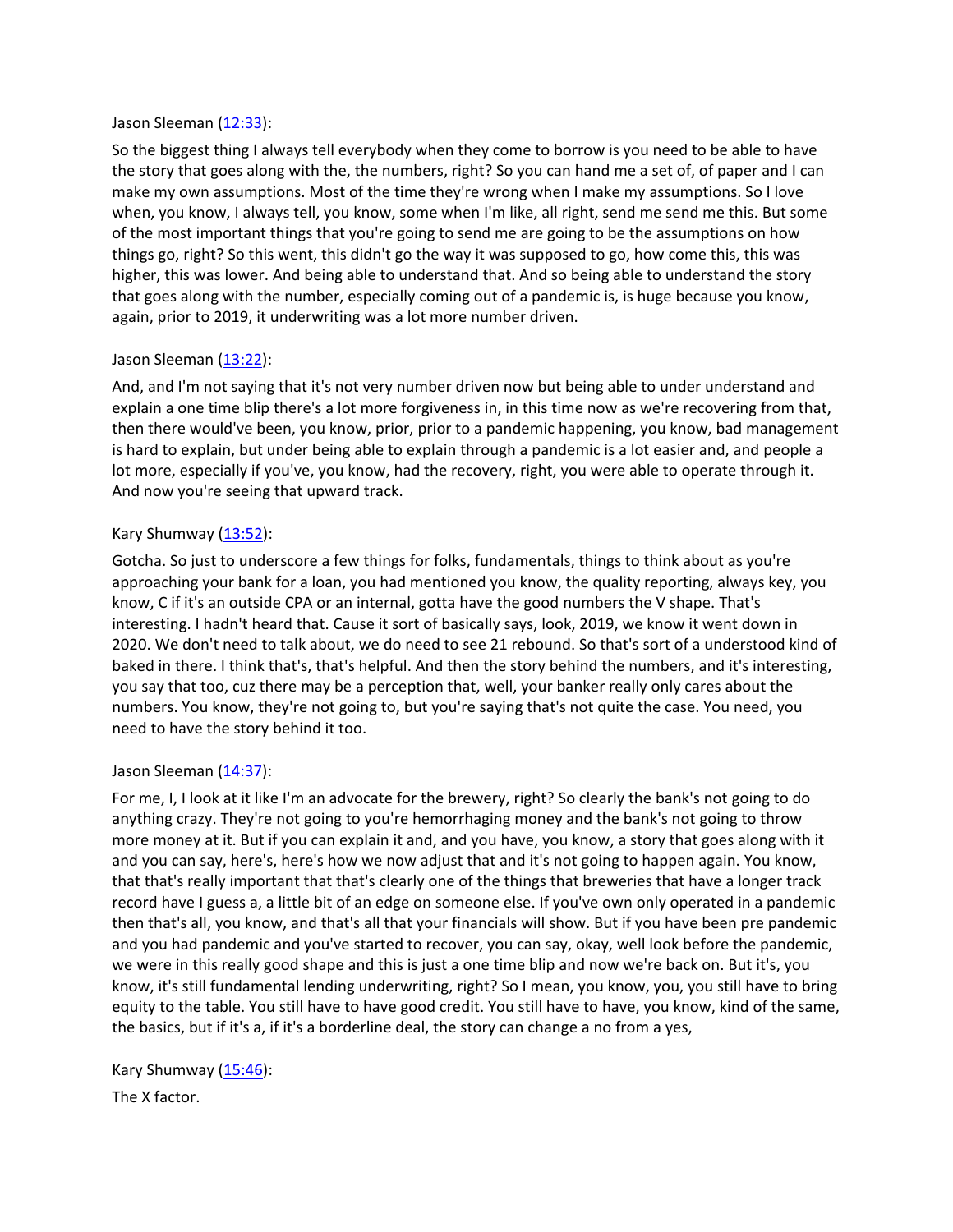### Kary Shumway [\(15:49\)](https://www.temi.com/editor/t/spy4fWdecnQBK6wZ0in3eyE89vQhb_onzbwhGHzKolczY5DwXBC7gtC7xjBFSeWkPNip7c9idcwBRyMBERQAbb1Qw5Y?loadFrom=DocumentDeeplink&ts=949.65):

So I wanna dig into the guts of the, the decision making process. So if somebody's thinking about man, I want to go get financing. Their thought maybe is I need money. So I can, you know, invest in my business in this way. And that maybe is where it begins and it ends, but from your perspective, and, and maybe this is useful for that person that maybe approaching their lender, how exactly does the bank determine if a brewery's going to get funding, like take us, take us through that process. What does that look like? How long does it take who's involved? Cause it may also be a perception that, you know, someone approaches you thinking, well, you know, Jason's going to make the decision, but you've got you various protocols. You need to go, how does, how does that work? And I know, I know it can be different depending on different banks, but what's kind of a common process.

## Jason Sleeman [\(16:42\)](https://www.temi.com/editor/t/spy4fWdecnQBK6wZ0in3eyE89vQhb_onzbwhGHzKolczY5DwXBC7gtC7xjBFSeWkPNip7c9idcwBRyMBERQAbb1Qw5Y?loadFrom=DocumentDeeplink&ts=1002.32):

Yeah. So I can start with timing. And so last year we closed a loan, one loan in 45 days and another loan in 14 months. And so the hard part about that was there was a lot of things that were outside of the bank's control, you know, especially on these expansions, you know, getting, we, we, before we close the loan, we want you to have a construction contract and we want the, you know, equipment, invoices, and we want you to have the appropriate permitting. And we wanna make sure that, you know, if you're going to have a water, you know, ice water issue that, you know, you've got an action plan on that. So there's a lot of things outside of just getting the money that goes into closing a loan, especially for a brewery. So the, the timeline can vary widely just based on those outside factors.

### Jason Sleeman [\(17:30\)](https://www.temi.com/editor/t/spy4fWdecnQBK6wZ0in3eyE89vQhb_onzbwhGHzKolczY5DwXBC7gtC7xjBFSeWkPNip7c9idcwBRyMBERQAbb1Qw5Y?loadFrom=DocumentDeeplink&ts=1050.01):

But, you know, a typical, what we try to commit to is you know, if, if we have a complete package and I'll tell you what a complete package kind of looks like, right? So for an expanding brewery, that's historic tax returns, it's a year to date P and L in balance sheet. Right now we're just kind of using year end 2021 is that that time it's a personal financial statement. And, you know, I, I don't want to get too in the weeds on the personal financial statement, but that seems to be one of the places that a lot of brewery transactions derail themselves you know, in the brewing industry, I I've unfortunately seen negative per personal financial statements where their net worth is negative or you know, we, we say, Hey, you just using a round number, you're going to need to bring \$250,000 in equity.

### Jason Sleeman [\(18:18\)](https://www.temi.com/editor/t/spy4fWdecnQBK6wZ0in3eyE89vQhb_onzbwhGHzKolczY5DwXBC7gtC7xjBFSeWkPNip7c9idcwBRyMBERQAbb1Qw5Y?loadFrom=DocumentDeeplink&ts=1098.53):

And they've only got \$250 in the, in their name. You know, and so being able to do that. And so the personal financial statement takes a lot of massaging and that's usually where we start to seal is kind of in the investors pull in. You know, and, and one thing that, you know, is always important is any 20% or greater owner is going to be required by the SBA to provide a personal guarantee. That seems to be a really contentious point right now for some investors in the brewing industry. And so just something that, you know, if, if you're having to go out and raise outside investors, I think that's a conversation that happens really early. It's a conversation I have to have very early with our borrowers but also, you know, it's your personal talk about personal financial statement about your personal taxes.

### Jason Sleeman [\(19:04\)](https://www.temi.com/editor/t/spy4fWdecnQBK6wZ0in3eyE89vQhb_onzbwhGHzKolczY5DwXBC7gtC7xjBFSeWkPNip7c9idcwBRyMBERQAbb1Qw5Y?loadFrom=DocumentDeeplink&ts=1144.54):

Background and credit are also things that sometimes you know, will get you I, I had someone to apply for an SBA loan over this year who was delinquent on their government taxes. That's an absolute show stopper for, for that, unless you have payment plans and some other things going, if you're currently just, you just haven't paid your taxes, or you've got a student loan that you've stopped paying and not,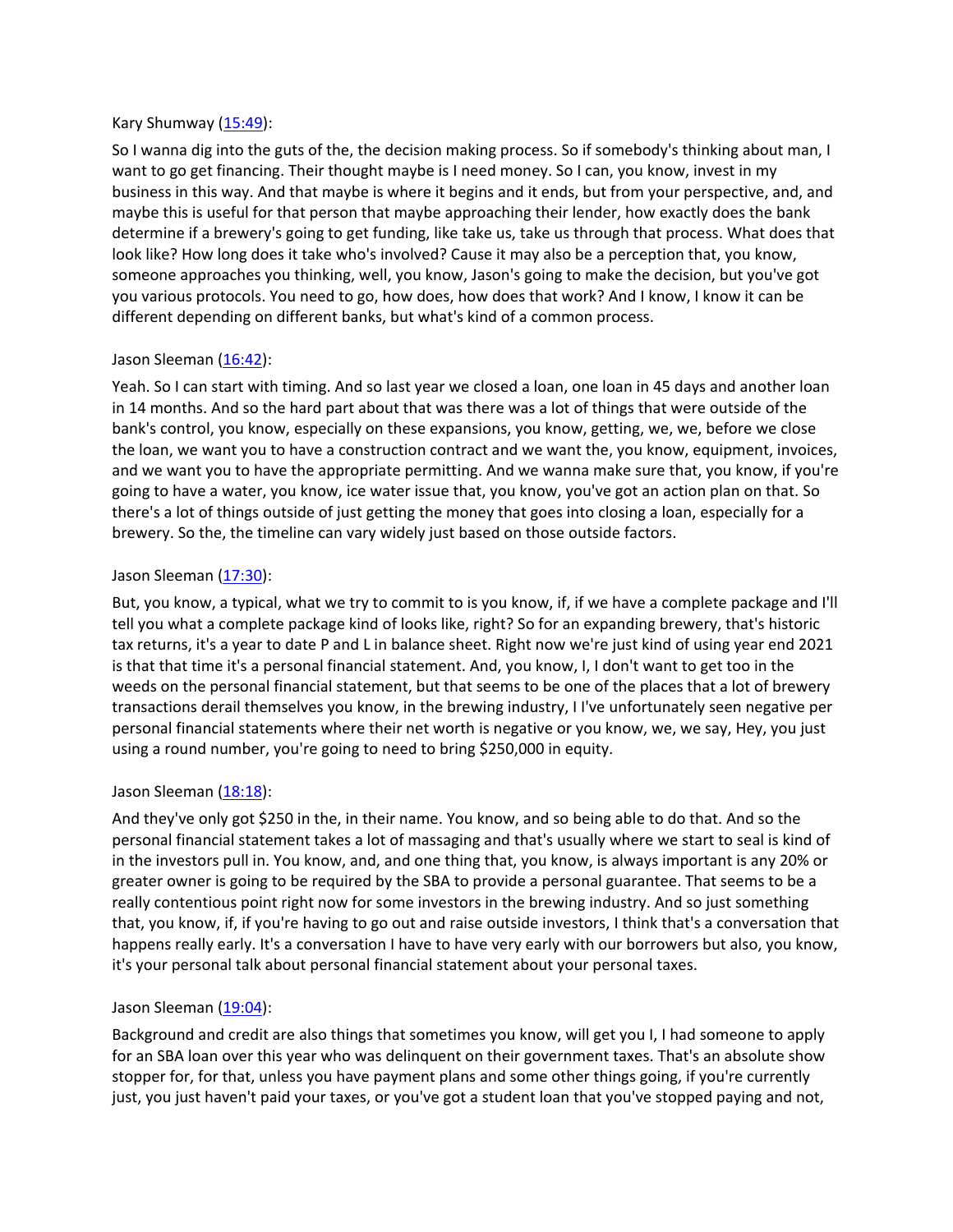not as part of any of the know deferral programs, but you just stop paying that, you know, the SBA is a government product. And so if you're currently delinquent on government debt, you've got a bankruptcy. If you've got, you know, something that is really kind of hard to explain in your background, those are all things that can kind of derail it. So those, those are some things think about from the personal side, but traditionally what I try to do as a, if I can get a full package within three to four days we're going to try and give you a initial, you know, either term sheet that says, we, we think we can do this.

# Jason Sleeman [\(20:00\)](https://www.temi.com/editor/t/spy4fWdecnQBK6wZ0in3eyE89vQhb_onzbwhGHzKolczY5DwXBC7gtC7xjBFSeWkPNip7c9idcwBRyMBERQAbb1Qw5Y?loadFrom=DocumentDeeplink&ts=1200.64):

And here's generally what we can do, or we're going to try and say, Hey, this just, isn't going to be a fit for what you're trying to do right now, here are the three or four things that you need to strengthen or do differently to try and make it work. After that, usually the underlying process takes about two weeks. So within two weeks you know, we've pulled credit background and, and started to do some things you know, to, to really kind of understand it. And then after that, it goes into the closing and that closing, department's going to the person who makes sure we've got the construction contracts and we've got out all the appropriate permitting, and you've got, you know, kinda all the ducks in a row that, you know, all, all those pieces. So it can be a very streamlined process, but just, you know, craft beverage inherently kind of has a bumpier process than some other industries do.

## Jason Sleeman [\(20:49\)](https://www.temi.com/editor/t/spy4fWdecnQBK6wZ0in3eyE89vQhb_onzbwhGHzKolczY5DwXBC7gtC7xjBFSeWkPNip7c9idcwBRyMBERQAbb1Qw5Y?loadFrom=DocumentDeeplink&ts=1249.18):

So those, those are kind of the, the big things. But I, I think just keeping in mind that, you know, it's, it's just like any other loan, you know, if just because you have a passion for something you know, it doesn't necessarily relate. You've gotta be able to have appropriate collateral. You've gotta be able to have appropriate cash flow. You gotta be able to have, you know, all, all these pieces. And so, you know, you're starting to see a lot of, you know, on the expansion side, you're seeing people come and say, Hey, I wanna expand. But they have negative cash flow or they don't have the collateral, or they, they personally have, you know, they they're, you know, having these issues. And so they're just making sure that, you know, I always ask this, if someone asks you to give that, if you had it, you know, and, and I try and use the same thing for myself.

## Jason Sleeman [\(21:30\)](https://www.temi.com/editor/t/spy4fWdecnQBK6wZ0in3eyE89vQhb_onzbwhGHzKolczY5DwXBC7gtC7xjBFSeWkPNip7c9idcwBRyMBERQAbb1Qw5Y?loadFrom=DocumentDeeplink&ts=1290.7):

If someone asked me for a million dollars when I had it, would I give it to this person? And that's usually a pretty good sniff test on whether or not you should be asking for money. And, you know, if you look at it and say, it's it's pretty good then. Yeah. But I always tell people, you know, people just think SBA is this catchall and all that. It's, it's really not the, that, you know, simple, you know, banks, if they make a mistake, they only usually get one mistake per hundred. Right. They don't get you, can't let half of your loans go bad and still be in business. And so it, it is all about managing risk. And so you're just trying to present the appropriate risk profile.

# Kary Shumway [\(22:04\)](https://www.temi.com/editor/t/spy4fWdecnQBK6wZ0in3eyE89vQhb_onzbwhGHzKolczY5DwXBC7gtC7xjBFSeWkPNip7c9idcwBRyMBERQAbb1Qw5Y?loadFrom=DocumentDeeplink&ts=1324.61):

Hmm. Yeah. That's a good rundown. Do you guys provide, so the checklist of things that you had mentioned, right. So how can people prepare, right. You know, get your historical tax returns, your P and L balance sheet and so forth. Is that something that you have, like a check I'm a big checklist guy. Like, do you provide that to them? Hey, come back, see me in a week and pull this stuff together. How does that work?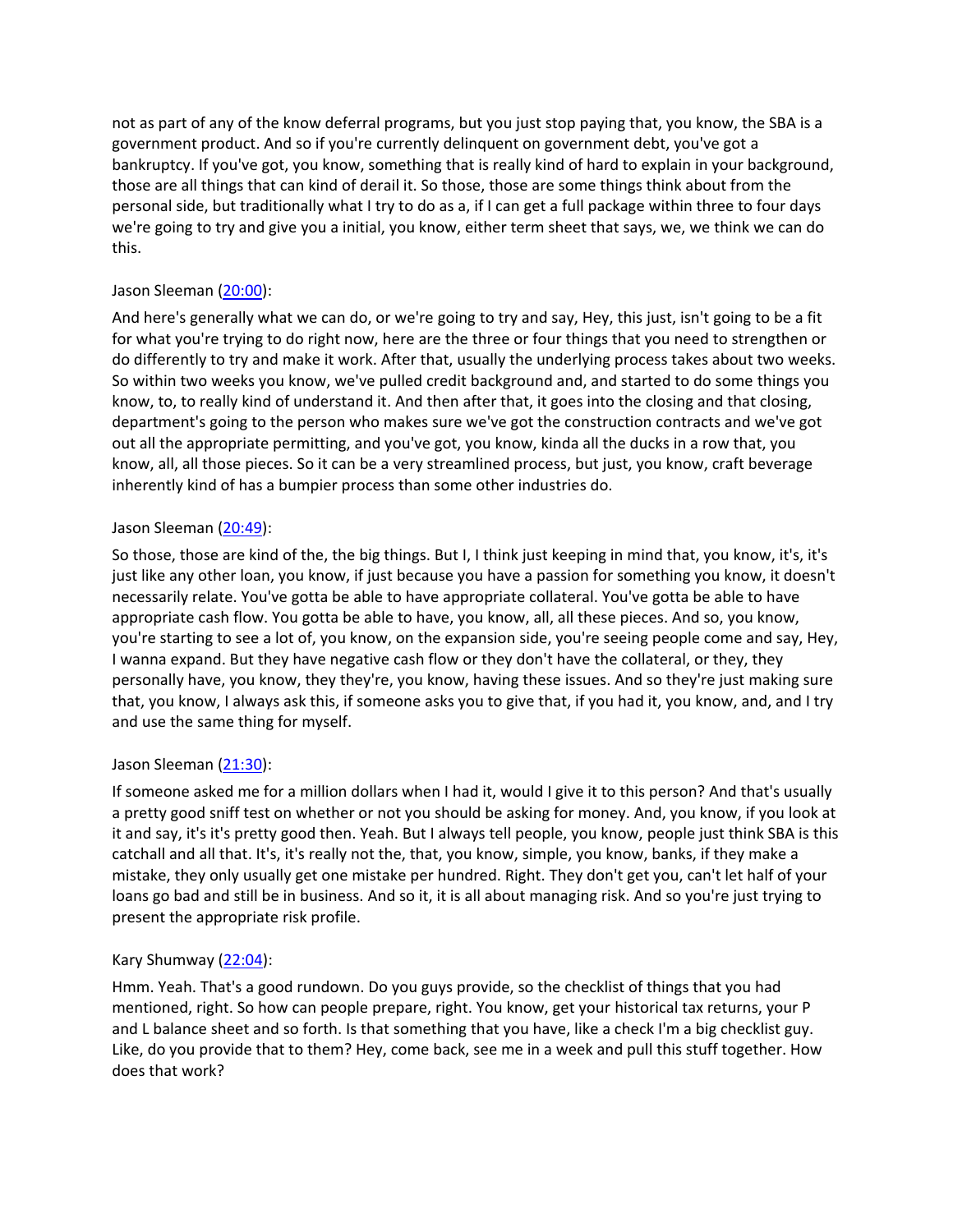### Jason Sleeman [\(22:26\)](https://www.temi.com/editor/t/spy4fWdecnQBK6wZ0in3eyE89vQhb_onzbwhGHzKolczY5DwXBC7gtC7xjBFSeWkPNip7c9idcwBRyMBERQAbb1Qw5Y?loadFrom=DocumentDeeplink&ts=1346.5):

So my, so my process, because I underst and how craft beverage is that what was important today may get not important in a couple days. So what I traditionally do is I'll talk to someone, make sure they have their email. I will forward them a checklist with all the attachments. So all the forms in fill out, you know, kind of a bullet point of include this, include, this, include, this, include this. And then I'll, I will tell them that I will call of them back in two weeks to start understanding what questions they have, cuz it usually takes. Now sometimes I get it back the next day and that is usually a great sign to me. But normally it takes a couple weeks and I use a call in a couple weeks and answer any questions they have and, you know, inevitably during the pandemic just owners of breweries, distillery, cider they're, they're just, they're pulled in a million directions right now. And so it may be really important on Monday. And then, you know, something goes wrong on Tuesday and it's not important again until I call again in a couple weeks. So I do, I, I provide a list and then I also try and, you know, help throughout the process as we go.

### Kary Shumway [\(23:25\)](https://www.temi.com/editor/t/spy4fWdecnQBK6wZ0in3eyE89vQhb_onzbwhGHzKolczY5DwXBC7gtC7xjBFSeWkPNip7c9idcwBRyMBERQAbb1Qw5Y?loadFrom=DocumentDeeplink&ts=1405.77):

Mm yep. That follows important. And that's, you know, that's a large part of the re and you know, where you and I are doing stuff like this is to, is to help give, you know, craft brewer owners operates the tools and resources to, and I guess knowledge of, you know, these are the things that are going to be expect. You want the money, right? You need the money. But there's things that we need to do in order to get it. And you know, for sure we've all got other things to do. But I think the more prepared people can be like, oh, okay, I'm going to have to do these things the more they can say, all right, well, it's not going to go away. You know, Jason's, email's going to come he's he really does. You know that P and L he's not, he's not going to just say, well, you know, it's beer, we don't need to worry about it. Right. It's you're going to need it.

Jason Sleeman [\(24:11\)](https://www.temi.com/editor/t/spy4fWdecnQBK6wZ0in3eyE89vQhb_onzbwhGHzKolczY5DwXBC7gtC7xjBFSeWkPNip7c9idcwBRyMBERQAbb1Qw5Y?loadFrom=DocumentDeeplink&ts=1451.59): Yep.

# Kary Shumway  $(24:12)$ :

Yep. So I think, I think the more folks can kind of hear it and then to kind of package it up. I mean, you you've mentioned the full package and say, look, these are the components of it. It may seem like a lot, but you chip away at it. You know, you delegate some, your CPA can grab some and so forth. So I, I think that's that's really useful to get folks kind of prepared for it. So let's talk about you'd mentioned, you know, startup breweries, right. You know, we, we're talking offline, there's still a lot of people interested in starting a per brewery. It's just a cool business to be in the pandemic has not really tamped down, you know, those desires to get into it. So folks are still interested. So where do you, when do you suggest they start talking to a lender and I know startups are tricky, so maybe you can speak to that as well.

### Jason Sleeman [\(25:05\)](https://www.temi.com/editor/t/spy4fWdecnQBK6wZ0in3eyE89vQhb_onzbwhGHzKolczY5DwXBC7gtC7xjBFSeWkPNip7c9idcwBRyMBERQAbb1Qw5Y?loadFrom=DocumentDeeplink&ts=1505.79):

Yeah, it's so I'd start by saying, I wish I had half as many requests for healthy expansions as I get for startups every day. Right. The, the, there are a lot of people who are starting up and then, but I, I do think you're also seeing a lot of people who may have been a head brewer or had was a, you know, head brewers usually where you start to see it, but they were kind of breaking off and saying, Hey, I don't really wanna do something huge, but I wanna do something on my own. And so you're starting to see some of that. You're still seeing a lot of home brewers that you know, I I've been home brewing and I wanna start a brewery. And you know, it's for, for that. I mean, we're still seeing a lot of that too, but,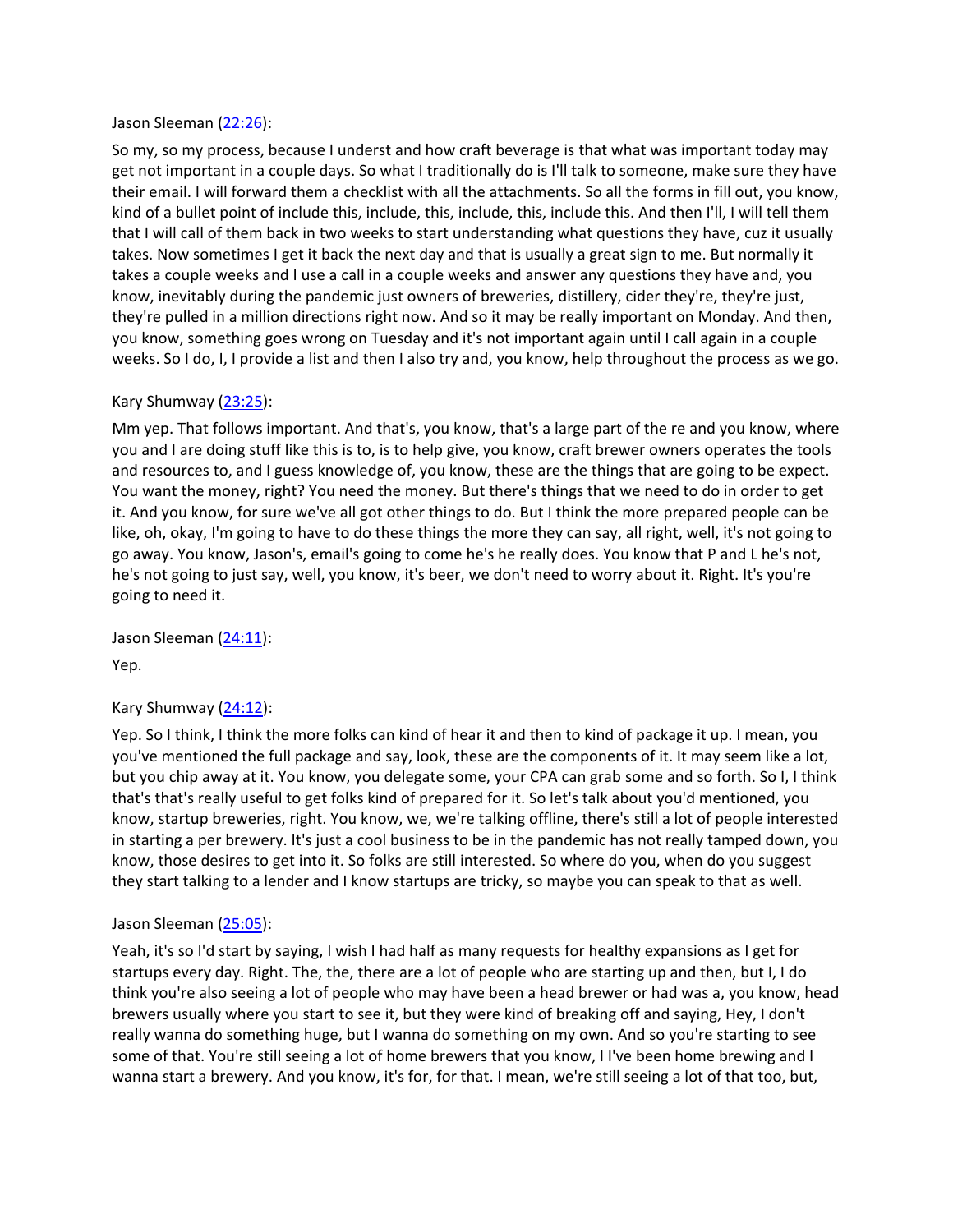you know, as, as we're seeing it I would say you probably can't start too early from, you know, a startup perspective.

### Jason Sleeman [\(25:50\)](https://www.temi.com/editor/t/spy4fWdecnQBK6wZ0in3eyE89vQhb_onzbwhGHzKolczY5DwXBC7gtC7xjBFSeWkPNip7c9idcwBRyMBERQAbb1Qw5Y?loadFrom=DocumentDeeplink&ts=1550.91):

And it's for two reasons that I think the earlier the better for the most part, startups are not very cash flush. So I, I have seen a couple of startups where they're not having to go out and raise equity, right? So someone comes and it says, we're doing a 500,000 project. I've got enough personal net worth that I can put the equity in and we're good. I'm seeing a lot more, \$3 million Starbucks requests where they need to go out and raise 600 or 700, 800,000. And they really don't have that. Right. So that, that is pretty early on to make sure one, you've got a concept, but two, you've got, you know, if you need to raise six or \$700,000 that is not as easy as a task as it used to be. You know, it's there's a lot more breweries.

## Jason Sleeman [\(26:41\)](https://www.temi.com/editor/t/spy4fWdecnQBK6wZ0in3eyE89vQhb_onzbwhGHzKolczY5DwXBC7gtC7xjBFSeWkPNip7c9idcwBRyMBERQAbb1Qw5Y?loadFrom=DocumentDeeplink&ts=1601.42):

There's, there's a lot more, you know, pull for people's money. And the returns are a little bit slower to come. So if you have to have a big raise you need time for that. The other is the site selection. So, you know, I've got a couple of breweries that we have given them the green light to we'll give them funding. And we are now in like month 15 of the real estate search for them. And so, you know, you, you may have all your ducks in a row. You may have the bank having the willingness to give you the funds. You may have the investors willing to, to help you out. But you may not be able to find the right spot. And so, you know, you continue to find it. There there's two main factors there, one real estate's super expensive right now, if someone's buying their building, it, it almost doubles in some cases, 60, 70% increase in the overall project.

## Jason Sleeman [\(27:37\)](https://www.temi.com/editor/t/spy4fWdecnQBK6wZ0in3eyE89vQhb_onzbwhGHzKolczY5DwXBC7gtC7xjBFSeWkPNip7c9idcwBRyMBERQAbb1Qw5Y?loadFrom=DocumentDeeplink&ts=1657.22):

But two, you know, if you don't buy the building, then you have, you know, what, what you're limited to what's available for lease. And that isn't always the most attractive, right? It, it may be in an office complex, or it may be in a industrial warehouse, but not somewhere where people want to come and drink beer. And so, you know, it, it, it, there's a lot of things outside of just the desire to want to start that it really comes in. And that's, that's where, you know, you, you, you and I talked about earlier about just wanting to continue to help and, and add the right value. And that's where, you know, if you come early enough, we can help you find the real estate person who's plugged into that. Or, you know, you can find the right people to help you build your performance and, you know, all those kind pieces.

## Jason Sleeman [\(28:20\)](https://www.temi.com/editor/t/spy4fWdecnQBK6wZ0in3eyE89vQhb_onzbwhGHzKolczY5DwXBC7gtC7xjBFSeWkPNip7c9idcwBRyMBERQAbb1Qw5Y?loadFrom=DocumentDeeplink&ts=1700.48):

So I would say the instant, you think you want to start one it's worth kicking the tires on you know, I, I've still got guys that are we're three or four years into knowing each other. And they're still planning, right? So it's, it's, I don't think it's a, it's never too early. And I think if you have a realistic expectation that it may never come but it could take more than 12 months for you to get from concept to open. It's going to, it take you more than 12 months, but maybe 12 months from concept to borrowing money you know, is really important.

## Kary Shumway [\(28:51\)](https://www.temi.com/editor/t/spy4fWdecnQBK6wZ0in3eyE89vQhb_onzbwhGHzKolczY5DwXBC7gtC7xjBFSeWkPNip7c9idcwBRyMBERQAbb1Qw5Y?loadFrom=DocumentDeeplink&ts=1731.55):

Yeah. Most people are not super patient. Right. You get the idea and you want to get going and you don't know why it's taking so long and invariably it does, but that's, that's good advice, you know, and I've often felt that in written about and talked about that, you know, your, your banker can be your business partner. I mean, you mentioned it earlier, you, you advocate for your customer. And so that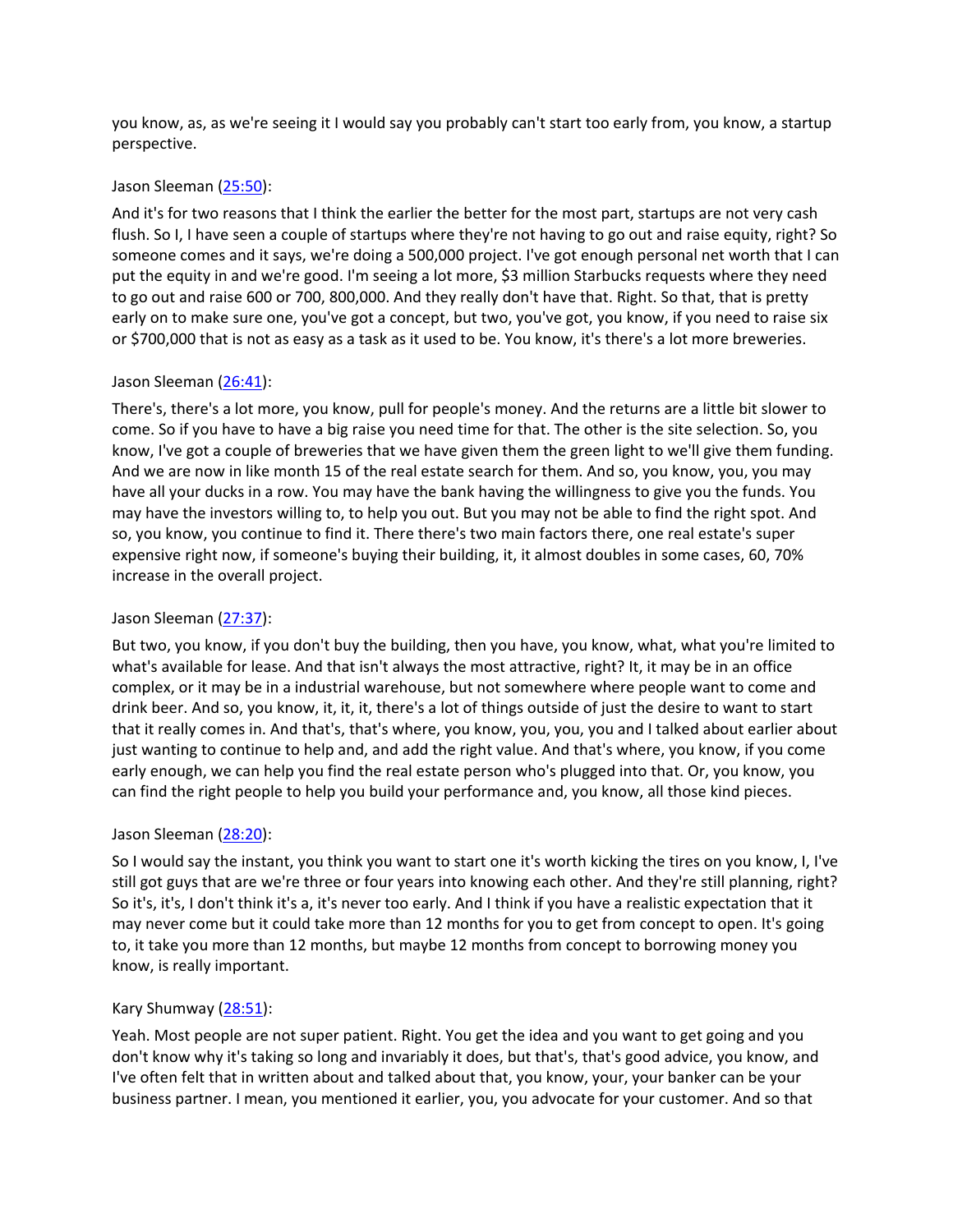notion of, you know, some people might be intimidated honestly, about going to the bank being like, well, I don't know. I, if I show up and I start talking to Jason, he's going to tell within a minute that I don't know what I'm doing. That's going to make me look bad. Right. So maybe, maybe speak to that. If people are feeling uneasy, what, what is your approach with that? If somebody walks in and you can tell it's like, seems like a good person, but doesn't have a clue. H how do people, how would you get somebody over that hump of being nervous about that?

## Jason Sleeman [\(29:44\)](https://www.temi.com/editor/t/spy4fWdecnQBK6wZ0in3eyE89vQhb_onzbwhGHzKolczY5DwXBC7gtC7xjBFSeWkPNip7c9idcwBRyMBERQAbb1Qw5Y?loadFrom=DocumentDeeplink&ts=1784.98):

So I will tell you that if, if you come and you don't know anything, it's great because I get to introduce you to all my friends who know a lot. Right. So we talked about it. You know, if, if, if you don't know about the licensing there's really awesome attorneys in, in the states. You know, I there's CPAs that will help make sure that when you get down the road you can do that, that Kary there's people like you, who I can say, go get this education from Kary. You know, it's easy, it's online. It's, you know, one on one, you can do these kind of things. Right? So being able to turn people directly back to you, being able to turn people to the insurance, when they come and say, have I know nothing about the insurance, plugging them into someone, who's an expert in the industry.

# Jason Sleeman [\(30:25\)](https://www.temi.com/editor/t/spy4fWdecnQBK6wZ0in3eyE89vQhb_onzbwhGHzKolczY5DwXBC7gtC7xjBFSeWkPNip7c9idcwBRyMBERQAbb1Qw5Y?loadFrom=DocumentDeeplink&ts=1825.12):

So for me it's almost you know, when someone already knows it, all that, that scares me a lot more when someone's like, I don't need any help, just gimme the money that, that scares me a lot more than someone coming and saying, Hey, you know, we, we, we don't know. Right. And what, what don't we know. And, and so even on the expansion, you know, I'm, I'm asking questions, like tell me who your insurance agent is. And when they tell me it's their local, you know, auto person who mainly insures autos, I'm like, wait a minute. Like, let me help you, you know, find some people. And so I think all of us that are involved at the level, you and I are involved in are, are more about educate and more about being able to make sure that they're successful than trying to push a deal across.

## Jason Sleeman [\(31:08\)](https://www.temi.com/editor/t/spy4fWdecnQBK6wZ0in3eyE89vQhb_onzbwhGHzKolczY5DwXBC7gtC7xjBFSeWkPNip7c9idcwBRyMBERQAbb1Qw5Y?loadFrom=DocumentDeeplink&ts=1868.48):

Right. There's been plenty of times where I've told someone, it's like, Hey, you, you need to wait six months or 12 months. Cause I, I have used this phrase a lot. And you know, I don't know this, a popular phrase is I don't wanna lend someone into bankruptcy. Right. So I don't want you to be border law line and we shove a deal through just because it, I, I, I want, I want to be able to tell you yes. But sometimes me telling you no is going to be the best thing cuz you know, that's important. So not, not knowing and, and being able to go through and say, Hey, look, if we do this for you, it's going to be a mistake. Let's do these three or four things and we'll get it there. Or just, you know, know I'm, I'm on Facebook all the time and like the brewer and plannings pages and just trying to add value. So for me, it's, it's the reason I came to this. It's it's the reason that I'm you know, in this specialized industry is to really kind of help educate and make sure that we're making smart decisions for the brewer owners.

## Kary Shumway [\(32:01\)](https://www.temi.com/editor/t/spy4fWdecnQBK6wZ0in3eyE89vQhb_onzbwhGHzKolczY5DwXBC7gtC7xjBFSeWkPNip7c9idcwBRyMBERQAbb1Qw5Y?loadFrom=DocumentDeeplink&ts=1921.52):

Great. So let's talk a bit about aid packages that may or may not still be out there, you know, we've come through there. It seems like every other day a new aid package was popping up and now it seems like it's pretty much dried up. Is that accurate? Are there other, what are you seeing right now relative to, you know, help financial help for breweries if they may need it.

Jason Sleeman [\(32:26\)](https://www.temi.com/editor/t/spy4fWdecnQBK6wZ0in3eyE89vQhb_onzbwhGHzKolczY5DwXBC7gtC7xjBFSeWkPNip7c9idcwBRyMBERQAbb1Qw5Y?loadFrom=DocumentDeeplink&ts=1946.92):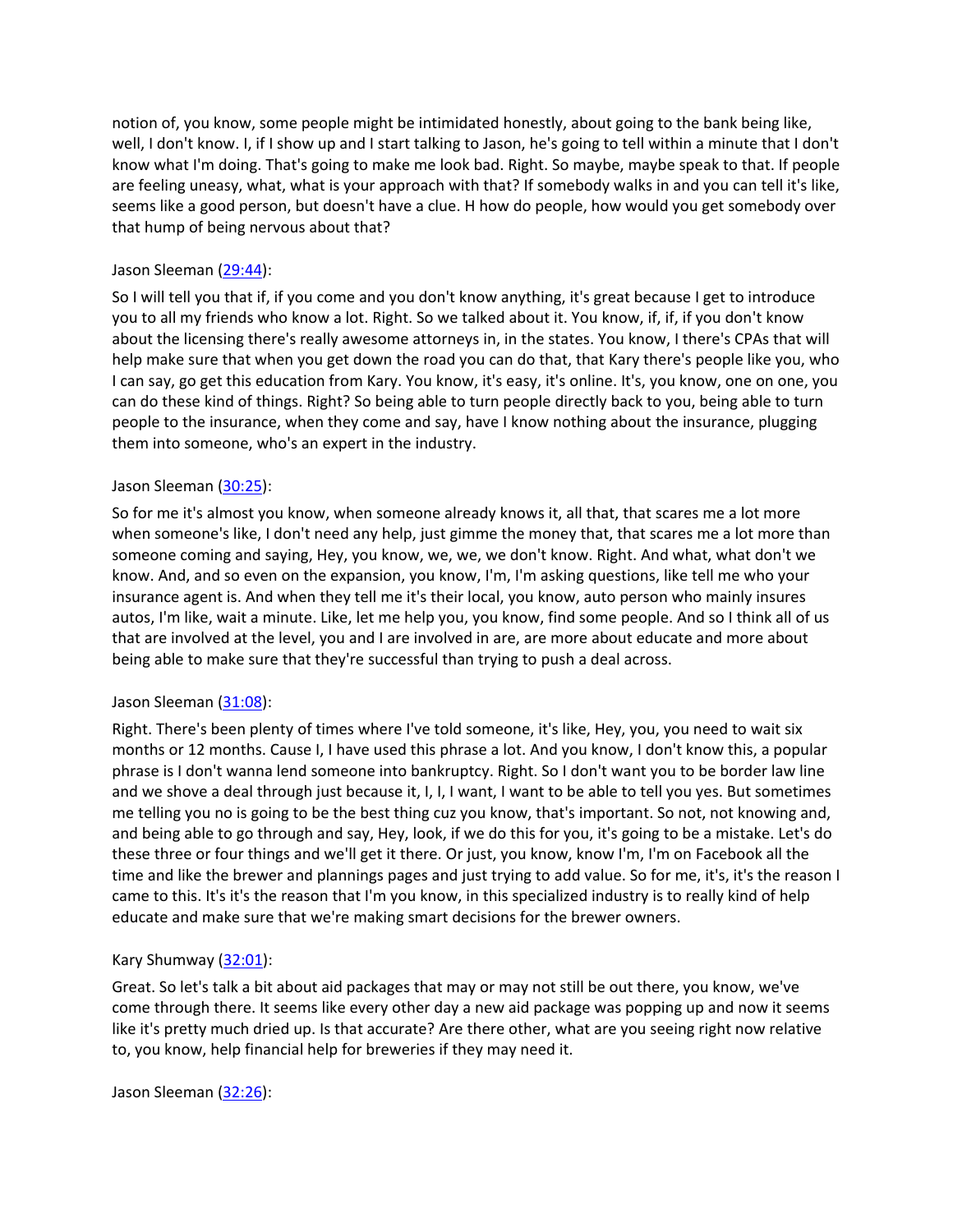So I think what you're seeing from a financial, so thinking back about kind of the assistance packages, you're really seeing that at a local level. So, you know, North Carolina through their Guild just announced to all their members that North Carolina has a restaurant relief package that they just released. And so I think what you're seeing is a lot less government like national government release, and you're starting to see a lot more state county, city municipalities. And so it's, you know, there are certain places where you're still able to get 'em but it's a lot more geographically limited to where it was before there. There's not just one blanket program out there anymore.

# Kary Shumway [\(33:09\)](https://www.temi.com/editor/t/spy4fWdecnQBK6wZ0in3eyE89vQhb_onzbwhGHzKolczY5DwXBC7gtC7xjBFSeWkPNip7c9idcwBRyMBERQAbb1Qw5Y?loadFrom=DocumentDeeplink&ts=1989.75):

So is that, would you recommend folks reach out to their local guilds and associations in that regard? Is that the places that,

# Jason Sleeman [\(33:17\)](https://www.temi.com/editor/t/spy4fWdecnQBK6wZ0in3eyE89vQhb_onzbwhGHzKolczY5DwXBC7gtC7xjBFSeWkPNip7c9idcwBRyMBERQAbb1Qw5Y?loadFrom=DocumentDeeplink&ts=1997.09):

Yeah, I, I, I think, I think if you were, were going out and trying to find it, you know, the, the local guilds are going to be important. Being able to kind of understand what those, those executive directors should be kind of plugged in you know, North Carolina is trying to actively tell people what what's out there. And, and you know, also just being able to kind of talk to the people within that industry, right? So if you're in a certain city, you know, be able to kind of talk to maybe that city leader, right. See if the talk to the mayor, talk to, you know, the city leaders, see if there's something at a local level you know, call the governor's office and see what the they're they're doing at the state. But, you know, the, the guilds should be a great resource for being able to find where that money is.

# Kary Shumway [\(33:59\)](https://www.temi.com/editor/t/spy4fWdecnQBK6wZ0in3eyE89vQhb_onzbwhGHzKolczY5DwXBC7gtC7xjBFSeWkPNip7c9idcwBRyMBERQAbb1Qw5Y?loadFrom=DocumentDeeplink&ts=2039.18):

That's. So if you look back over the last year or so, are there any examples that you have of like really interesting things that you've seen breweries do? I mean, this it's been so strange, you know, people have had to be creative with their businesses, but any examples of cool things going on or best practices that other breweries can learn from?

# Jason Sleeman [\(34:20\)](https://www.temi.com/editor/t/spy4fWdecnQBK6wZ0in3eyE89vQhb_onzbwhGHzKolczY5DwXBC7gtC7xjBFSeWkPNip7c9idcwBRyMBERQAbb1Qw5Y?loadFrom=DocumentDeeplink&ts=2060.33):

I, I would say the, the number one thing that I learned was how resilient brewery owners are, right? So this was we, we went and we have this hospitality industry and looked like it was going to crumble. And for the most part, everyone survived. And so, you know, it, it was interesting to watch. I think we're in a different spot within where some of the things that I saw, right. So we, we saw, you know, I, I think the birth of the curbside brewery really was something that I, I never thought I would see, but, you know, we I've talked to some breweries where they were literally standing out front, you know, taking an order running in, pulling a draft line, seeming crawlers, or, you know, doing, you know, literally calling back tanks out of, you know, kegs out of distribution, cuz they knew they were going to sell, weren't going to sell and then pumping those kegs back into draft and then getting them out.

## Jason Sleeman [\(35:13\)](https://www.temi.com/editor/t/spy4fWdecnQBK6wZ0in3eyE89vQhb_onzbwhGHzKolczY5DwXBC7gtC7xjBFSeWkPNip7c9idcwBRyMBERQAbb1Qw5Y?loadFrom=DocumentDeeplink&ts=2113.44):

And so, you know, the things that I think that we've seen that, that I think are still replica, you know, they're still applicable going forward. It is just the ability or just the thought that, you know, most breweries now are being very thoughtful about how they spend their money. Right? So from my side, what I'm seeing a lot of them do is sticking out and saying, Hey, if I can do X can I do Y and that gets me the same revenue, but gets me a cheaper, cheaper, gets me there a little bit cheaper. And so I think, you know, you're, you're seeing a lot on the financial side that, you know, is really important, but I also think,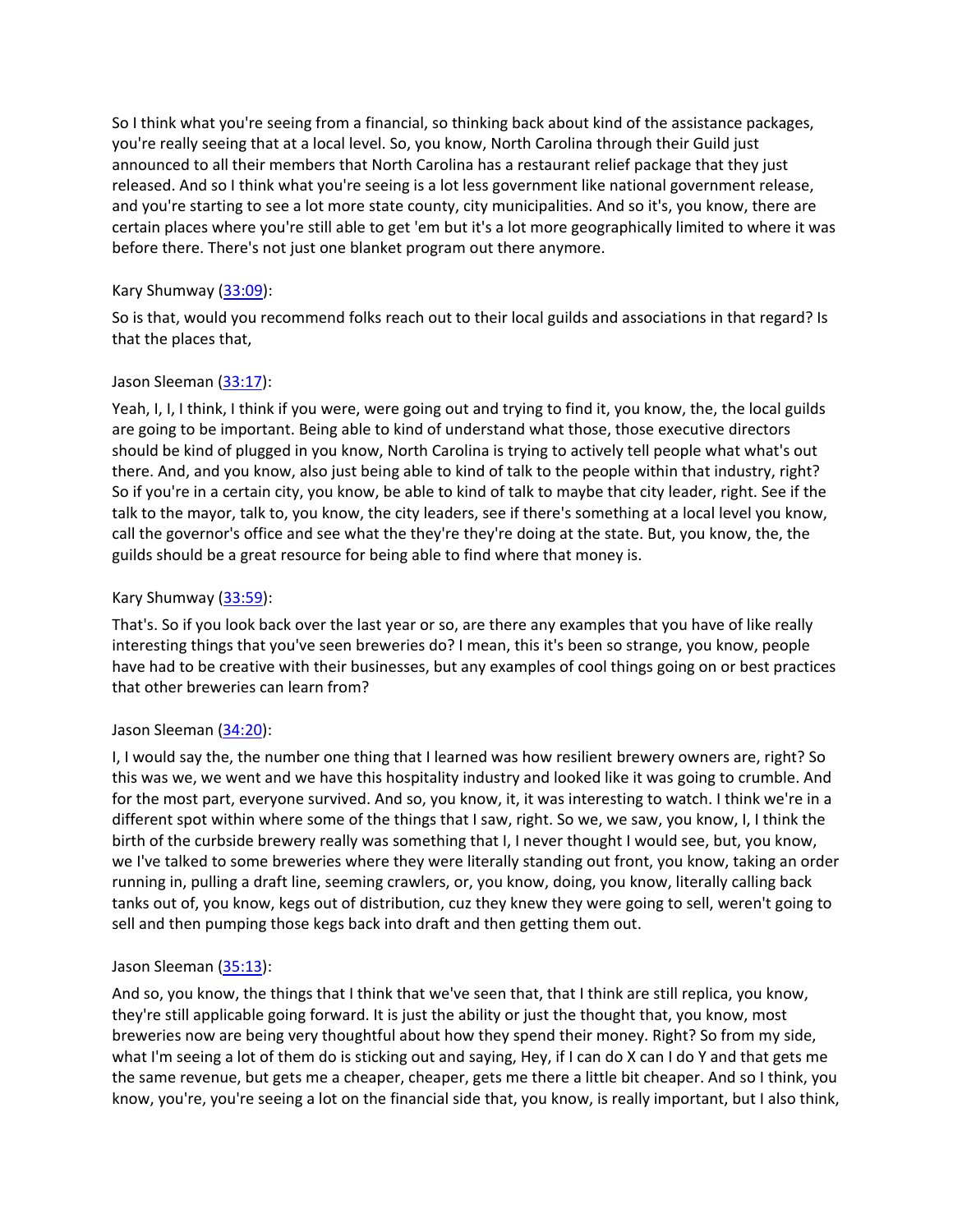you know, where, where we are continuing to see is that technology has become so important in the brewing industry, right? There's a lot of people who are not reliant they're they're, they now have, you know, line items for their web sales, right?

## Jason Sleeman [\(36:04\)](https://www.temi.com/editor/t/spy4fWdecnQBK6wZ0in3eyE89vQhb_onzbwhGHzKolczY5DwXBC7gtC7xjBFSeWkPNip7c9idcwBRyMBERQAbb1Qw5Y?loadFrom=DocumentDeeplink&ts=2164.69):

So someone, you know, logging in and saying, I want to do X to go, or I want to do, you know, the, these pieces and being able to understand that if they can continue to offer technology. I think one thing that you know, is continued and I think will always could be interesting is like the QR codes on the table, right? So the, Hey I'm going to order, I don't really have to go up and crowd the bar. And you'll bring me my beer. That, that seems to be something I think will continue to stay is that capability to serve your patron without having to form a line at a bar right in, and what are, what are some of those ways of that? And then the, the other thing that I think you know, has been really embraced and you know, some breweries will benefit from it more than others is the, you know, the online queues or online ordering platforms for bottle releases.

# Jason Sleeman [\(36:51\)](https://www.temi.com/editor/t/spy4fWdecnQBK6wZ0in3eyE89vQhb_onzbwhGHzKolczY5DwXBC7gtC7xjBFSeWkPNip7c9idcwBRyMBERQAbb1Qw5Y?loadFrom=DocumentDeeplink&ts=2211.63):

So instead of people lining up, you know, at eight o'clock in the morning, you know, being able to release it, you nine o'clock or midnight the bottle releases, and then knowing you can just come outta your leisure to do that. I think that also changes the game for both the collector, the consumer and the brewery from, from those pieces. So I think the technology is the biggest part that has come out of COVID and the pandemic that I think will continue to improve in it, be exciting to see going forward.

# Kary Shumway [\(37:21\)](https://www.temi.com/editor/t/spy4fWdecnQBK6wZ0in3eyE89vQhb_onzbwhGHzKolczY5DwXBC7gtC7xjBFSeWkPNip7c9idcwBRyMBERQAbb1Qw5Y?loadFrom=DocumentDeeplink&ts=2241.98):

So last question, before we kind of start to wrap up, I'm curious, where do you get your, your news and your information about the beer industry? Are there any particular websites, newsletters, subscriptions, anything, where do you, what's your kind of go to, you know, you, you wake up, you get the coffee, what are you, what are you reading

## Jason Sleeman [\(37:42\)](https://www.temi.com/editor/t/spy4fWdecnQBK6wZ0in3eyE89vQhb_onzbwhGHzKolczY5DwXBC7gtC7xjBFSeWkPNip7c9idcwBRyMBERQAbb1Qw5Y?loadFrom=DocumentDeeplink&ts=2262.18):

Each day? Yeah. So so I have actually set up a, a number of Google alerts. And so that, you know, I start, I start with the Google alerts and, and it's kind of interesting cuz it, you know, I've got a couple phrases, so I I've got, you know, my state and I've kind of got the surrounding states that are around. I've got the BA as a tag word. So the bruise association I've tagged expansion. So anything that's expansion is, is related. So I'm seeing what's going now. I, I will confess that normally. When I see that it's past when I would actually be able to do anything with it. Right. So I just, you know, it just helps me to understand what, where things are. But then there's so many you know, I think there's, you know, in my opinion, there is a ton of, you know, little things that I read.

## Jason Sleeman [\(38:31\)](https://www.temi.com/editor/t/spy4fWdecnQBK6wZ0in3eyE89vQhb_onzbwhGHzKolczY5DwXBC7gtC7xjBFSeWkPNip7c9idcwBRyMBERQAbb1Qw5Y?loadFrom=DocumentDeeplink&ts=2311.95):

So, you know, there's porch drinking out there. There's good beer hunting. I was trying to look at some of the other ones that I look craft, beer craft, brewing business bed net there's a place called absolute beer. So there's a lot of like little just bookmarks that I look and they may not have anything to do with the financial side. But it's usually just interesting to see what is someone releasing, what is going on with that. But you know, my good Google alert really seems to have done a good job. It's, you know, it kind of catches what I'm interested in. It also, you know, helps me kind of reach out to someone like, you know, Hey Kary, I saw this happening and thought that would be interesting. I think, you know, I've sent you a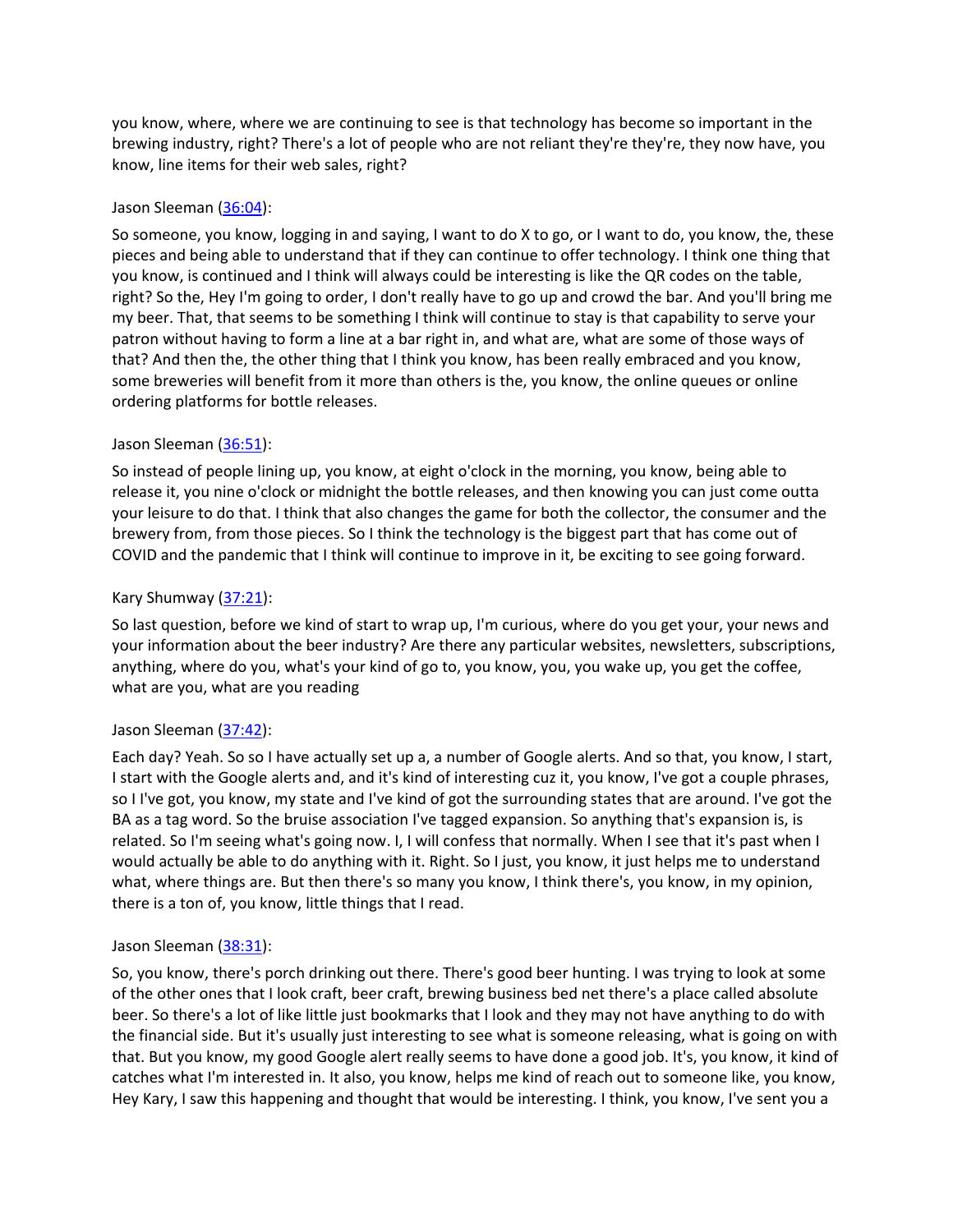couple things that I just kind of caught through there, but there there's, there's so much there I'll tell you in Georgia, I think we're really kind of beneficial.

### Jason Sleeman [\(39:18\)](https://www.temi.com/editor/t/spy4fWdecnQBK6wZ0in3eyE89vQhb_onzbwhGHzKolczY5DwXBC7gtC7xjBFSeWkPNip7c9idcwBRyMBERQAbb1Qw5Y?loadFrom=DocumentDeeplink&ts=2358.06):

There's a group called beer guys radio and they do their own podcasts. They do their own radio, but they also have a website. And one of the things that they do I think is pretty cool is they actually track like the new breweries and like the breweries and open. And so they talk about, you know, they, they recap that, you know, I, I actually just pulled it up right now. There were seven new breweries. It started in Georgia in 2016, but 2027 and 2020. And so being able to kind of have a, a resource that continues to track those things is, is, is fun to kind of watch the growth of the state. So

### Kary Shumway [\(39:54\)](https://www.temi.com/editor/t/spy4fWdecnQBK6wZ0in3eyE89vQhb_onzbwhGHzKolczY5DwXBC7gtC7xjBFSeWkPNip7c9idcwBRyMBERQAbb1Qw5Y?loadFrom=DocumentDeeplink&ts=2394.51):

Interesting. Oh, that those are great resources for folks to check out. Well, this has been really helpful, Jason, thanks so much. And I think, you know, getting us updated on what's going on in the market, what's going on in banking and financing, getting back to some of those fundamentals, I think could be really useful for people as well. So folks wanna get in touch with you or learn more about United community bank. What's the best way for them to do the that?

### Jason Sleeman [\(40:17\)](https://www.temi.com/editor/t/spy4fWdecnQBK6wZ0in3eyE89vQhb_onzbwhGHzKolczY5DwXBC7gtC7xjBFSeWkPNip7c9idcwBRyMBERQAbb1Qw5Y?loadFrom=DocumentDeeplink&ts=2417.44):

Yeah, so I we're trying to post a lot of content on LinkedIn, so you can find me on LinkedIn. It's Jason Sleeman on LinkedIn. Hopefully I come up pretty early. It should, it should not be that hard to figure out which one that's my profile. But if you, you look at me, my tag is actually brewery banker. So if you do that LinkedIn slash and I changed my name to brewery banker. So it's pretty easy to find it there. You can email me@jason\_sleemanucbi.com. And the easiest way to think about that is it's sleep man, but no P makes it pretty easy to remember. And then you know, I'm happy to take a phone on call or be on Facebook or anything like that. So it's, hopefully I've made myself easy to find but probably the most place I'm putting all my contact now is I on LinkedIn?

### Kary Shumway [\(41:07\)](https://www.temi.com/editor/t/spy4fWdecnQBK6wZ0in3eyE89vQhb_onzbwhGHzKolczY5DwXBC7gtC7xjBFSeWkPNip7c9idcwBRyMBERQAbb1Qw5Y?loadFrom=DocumentDeeplink&ts=2467.07):

Excellent. All right. So this is your brewery banker, send him your questions, as he said it's never too early to reach out to your banker. As soon as that thought comes in your mind, I wanna start up a brewery, talk to Jason. He can help you out, but, and you know, you, you made a great point earlier. I meant to, to, to bring this up was, you know, building out that team of professionals can be so important. Cuz what I find is a lot of folks wanna just kind of do it themselves. They'll bootstrap it, which is fine. But sometimes you can really jump the learning curve. If you have people who are professionals in these specific areas that you'd mentioned, you know, a, a beer CPA, a banker an insurance broker that understands the B you know, all of these things, you're going to have to do these eventually. So you don't wanna kind of cobble it together. So it's better. It's kind of better to do it up front and then get some, get some help in that process rather than, you know, just hoping you can find it online, Googling it or having somebody give you a referral. So I, I think that's a great point is starting with someone like yourself, not just for the financing, but for all of, of the other things that go with putting a business together.

### Jason Sleeman [\(42:16\)](https://www.temi.com/editor/t/spy4fWdecnQBK6wZ0in3eyE89vQhb_onzbwhGHzKolczY5DwXBC7gtC7xjBFSeWkPNip7c9idcwBRyMBERQAbb1Qw5Y?loadFrom=DocumentDeeplink&ts=2536.96):

Yeah. I, I feel like one day I'll have accomplished it when I get calls and they say, well, I don't really need financing, but I need to talk to Kary, how do I get in touch with Kary? That's really what that's, what I'm